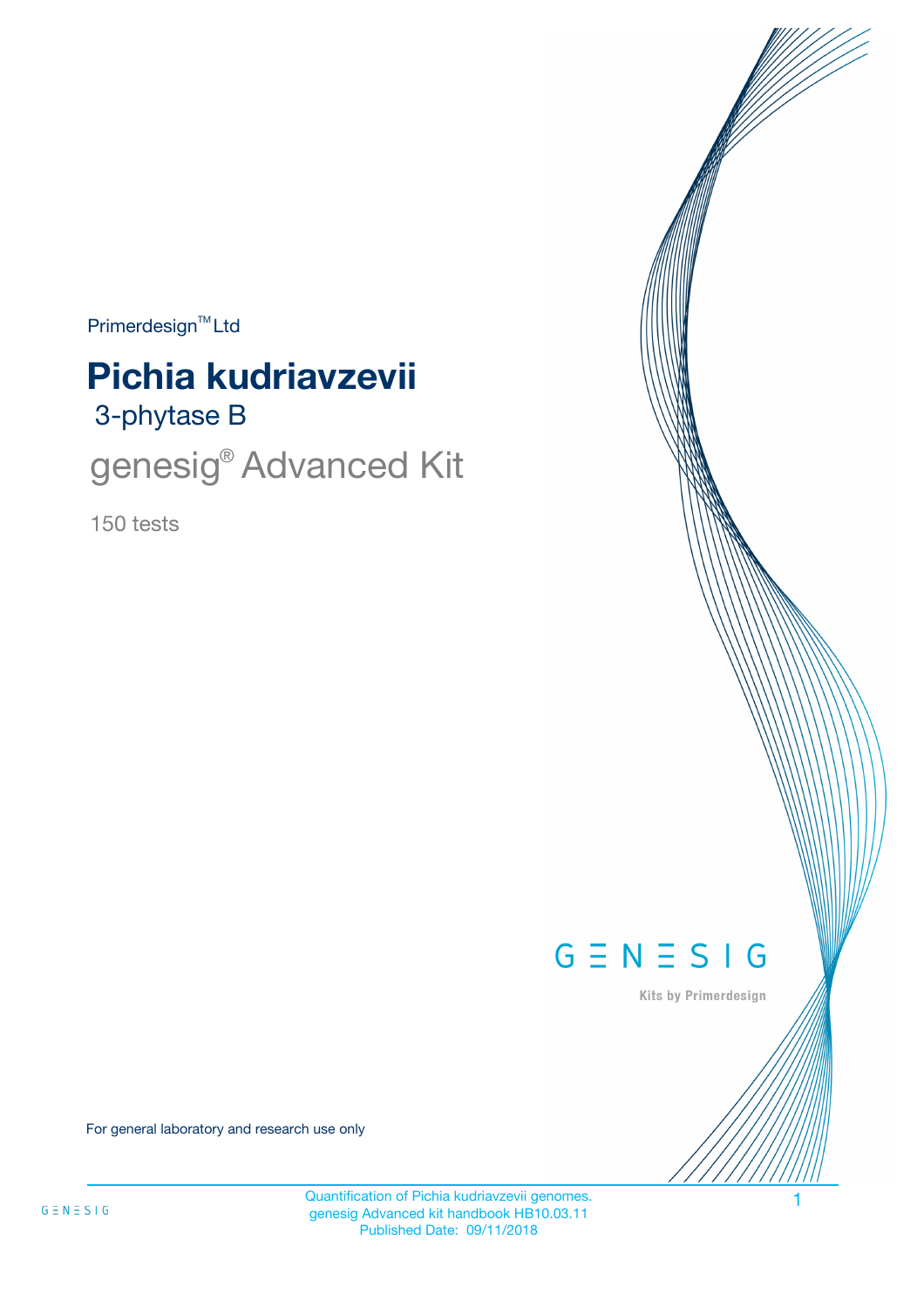## Introduction to Pichia kudriavzevii

Pichia kudriavzevii was previously known as Issatchenkia orientalis and is an anamorph of Candida krusei. Pichia kudriavzevii is a fungal species of the yeast family, it has been isolated from a number of foods and fruits including sourdoughs, fermented butter-like products, a Ghanaian fermented coca bean and orange juice.

The draft genome has approximately 10,448,518 bp and has a GC content of 38.32%, there are predicted to be 4,863 protein-encoding genes.

Pichia kudriavzevii M12 is an xylose-fermenting yeast which can therefore be used in the production of ethanol. This strain also has 3 phytase coding genes – these genes are significant in improving the phytate dephosphorylation in animal/human food processing and manufacture when used as a biofertilizer.

Candida krusei has been described as the causative agent of disseminated fungal infections in immunocompromised individuals. C.krusei is still a relatively rare yeast infection however it is a multi-drug resistant pathogen (including fluconazole). This raises significant epidemiological and therapeutic concerns (it has the lowest 90 day survival rate amongst common candida species). Two methods of azole resistance have been described – overexpression of drug efflux pumps and reduced sensitivity of the target enzyme cytochrome P450 sterol 14-demethylase (encoded by CYP51).

Fast and accurate detection of Pichia kudriavzevii by real time PCR could be greatly beneficial.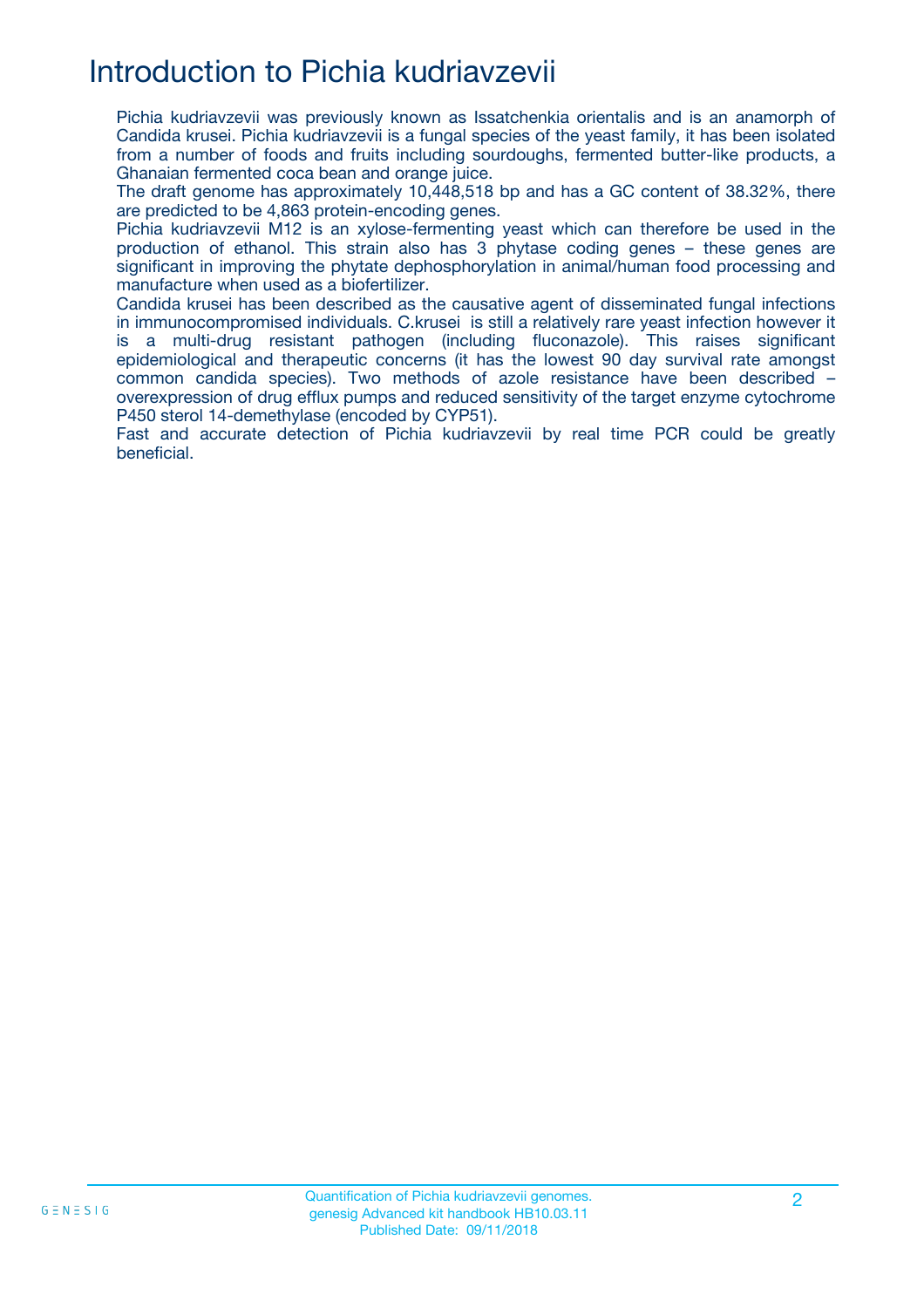## **Specificity**

The Primerdesign genesig Kit for Pichia kudriavzevii (P.kudriavzevii) genomes is designed for the in vitro quantification of P.kudriavzevii genomes. The kit is designed to have a broad detection profile. Specifically, the primers represent 100% homology with over 95% of the NCBI database reference sequences available at the time of design.

The dynamics of genetic variation means that new sequence information may become available after the initial design. Primerdesign periodically reviews the detection profiles of our kits and when required releases new versions.

If you require further information, or have a specific question about the detection profile of this kit then please send an e.mail to enquiry@primerdesign.co.uk and our bioinformatics team will answer your question.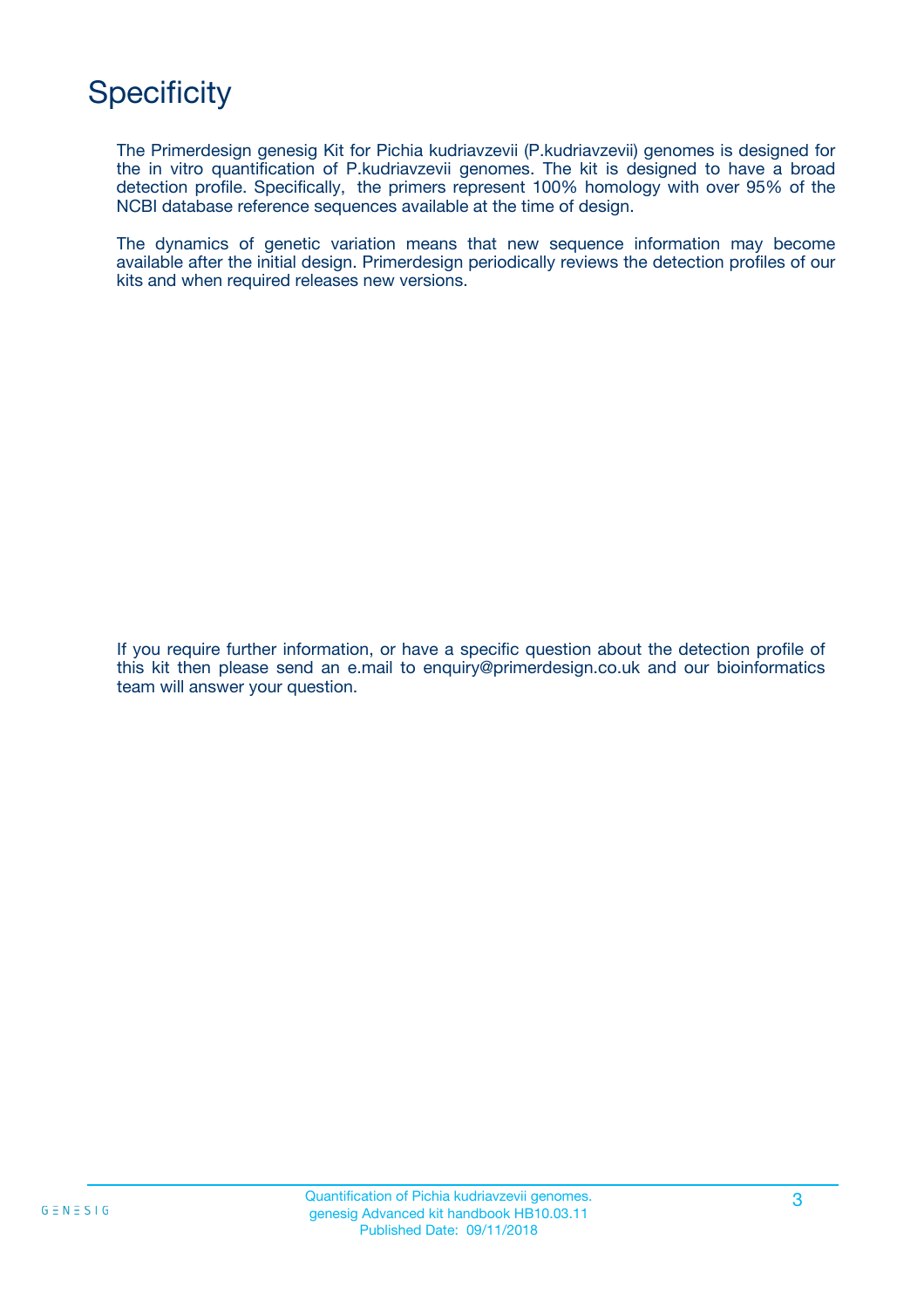## Kit contents

- **P.kudriavzevii specific primer/probe mix (150 reactions BROWN)** FAM labelled
- **P.kudriavzevii positive control template (for Standard curve RED)**
- **Internal extraction control primer/probe mix (150 reactions BROWN)** VIC labelled as standard
- **Internal extraction control DNA (150 reactions BLUE)**
- **Endogenous control primer/probe mix (150 reactions BROWN)** FAM labelled
- **RNase/DNase free water (WHITE)** for resuspension of primer/probe mixes
- **Template preparation buffer (YELLOW)** for resuspension of internal control template, positive control template and standard curve preparation

### Reagents and equipment to be supplied by the user

#### **Real-time PCR Instrument**

#### **Extraction kit**

This kit is recommended for use with genesig Easy DNA/RNA extraction kit. However, it is designed to work well with all processes that yield high quality RNA and DNA with minimal PCR inhibitors.

#### **oasig**TM **lyophilised or Precision**®**PLUS 2X qPCR Master Mix**

This kit is intended for use with oasig or PrecisionPLUS2X qPCR Master Mix.

**Pipettors and Tips**

**Vortex and centrifuge**

#### **Thin walled 1.5 ml PCR reaction tubes**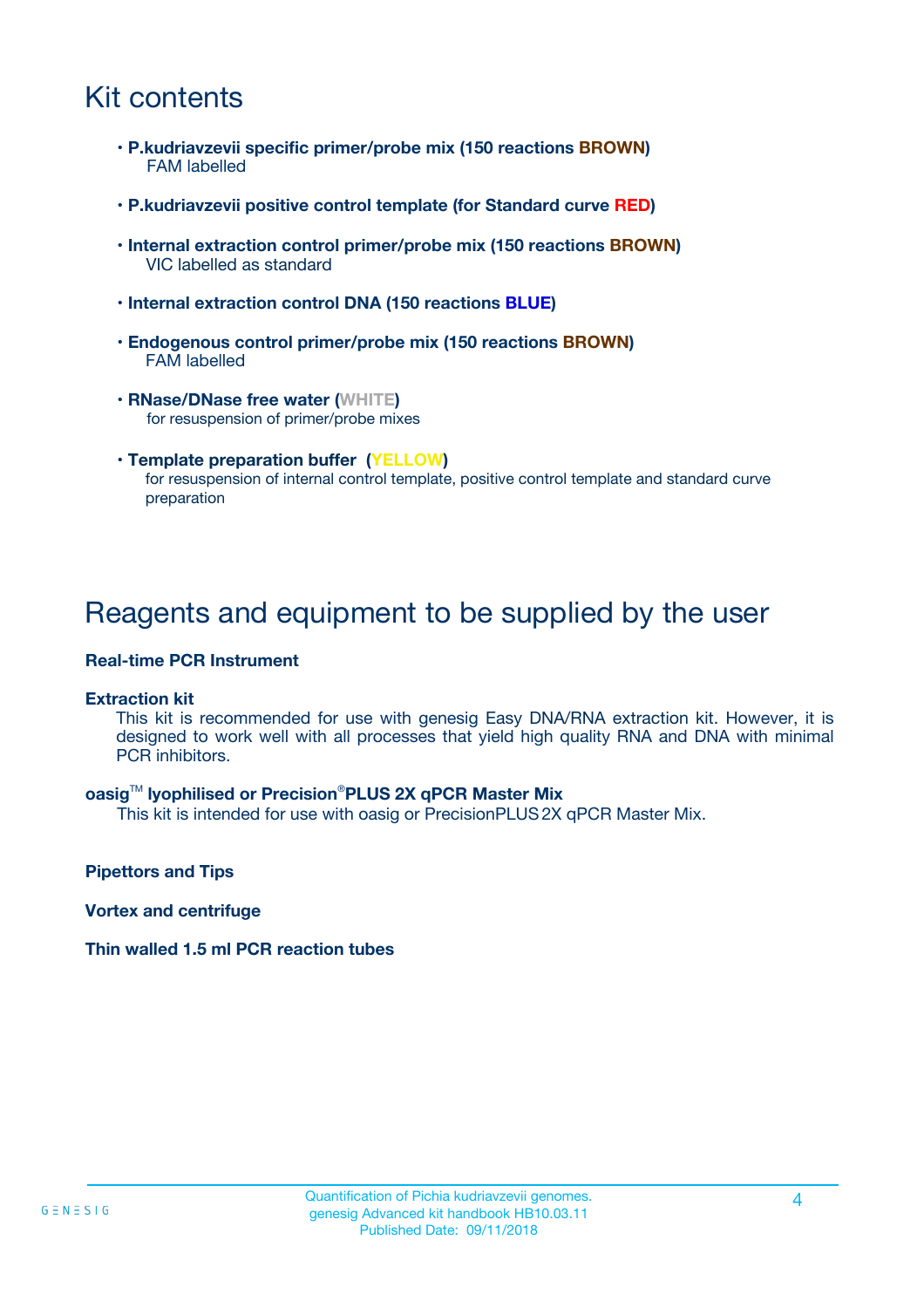### Kit storage and stability

This kit is stable at room temperature but should be stored at -20ºC on arrival. Once the lyophilised components have been resuspended they should not be exposed to temperatures above -20°C for longer than 30 minutes at a time and unnecessary repeated freeze/thawing should be avoided. The kit is stable for six months from the date of resuspension under these circumstances.

If a standard curve dilution series is prepared this can be stored frozen for an extended period. If you see any degradation in this serial dilution a fresh standard curve can be prepared from the positive control.

Primerdesign does not recommend using the kit after the expiry date stated on the pack.

### Suitable sample material

All kinds of sample material suited for PCR amplification can be used. Please ensure the samples are suitable in terms of purity, concentration, and DNA integrity (An internal PCR control is supplied to test for non specific PCR inhibitors). Always run at least one negative control with the samples. To prepare a negative-control, replace the template DNA sample with RNase/DNase free water.

### Dynamic range of test

Under optimal PCR conditions genesig P.kudriavzevii detection kits have very high priming efficiencies of >95% and can detect less than 100 copies of target template.

## Notices and disclaimers

This product is developed, designed and sold for research purposes only. It is not intended for human diagnostic or drug purposes or to be administered to humans unless clearly expressed for that purpose by the Food and Drug Administration in the USA or the appropriate regulatory authorities in the country of use. During the warranty period Primerdesign genesig detection kits allow precise and reproducible data recovery combined with excellent sensitivity. For data obtained by violation to the general GLP guidelines and the manufacturer's recommendations the right to claim under guarantee is expired. PCR is a proprietary technology covered by several US and foreign patents. These patents are owned by Roche Molecular Systems Inc. and have been sub-licensed by PE Corporation in certain fields. Depending on your specific application you may need a license from Roche or PE to practice PCR. Additional information on purchasing licenses to practice the PCR process may be obtained by contacting the Director of Licensing at Roche Molecular Systems, 1145 Atlantic Avenue, Alameda, CA 94501 or Applied Biosystems business group of the Applera Corporation, 850 Lincoln Centre Drive, Foster City, CA 94404. In addition, the 5' nuclease assay and other homogeneous amplification methods used in connection with the PCR process may be covered by U.S. Patents 5,210,015 and 5,487,972, owned by Roche Molecular Systems, Inc, and by U.S. Patent 5,538,848, owned by The Perkin-Elmer Corporation.

## Trademarks

Primerdesign™ is a trademark of Primerdesign Ltd.

genesig $^\circledR$  is a registered trademark of Primerdesign Ltd.

The PCR process is covered by US Patents 4,683,195, and 4,683,202 and foreign equivalents owned by Hoffmann-La Roche AG. BI, ABI PRISM® GeneAmp® and MicroAmp® are registered trademarks of the Applera Genomics (Applied Biosystems Corporation). BIOMEK® is a registered trademark of Beckman Instruments, Inc.; iCycler™ is a registered trademark of Bio-Rad Laboratories, Rotor-Gene is a trademark of Corbett Research. LightCycler™ is a registered trademark of the Idaho Technology Inc. GeneAmp®, TaqMan® and AmpliTaqGold® are registered trademarks of Roche Molecular Systems, Inc., The purchase of the Primerdesign™ reagents cannot be construed as an authorization or implicit license to practice PCR under any patents held by Hoffmann-LaRoche Inc.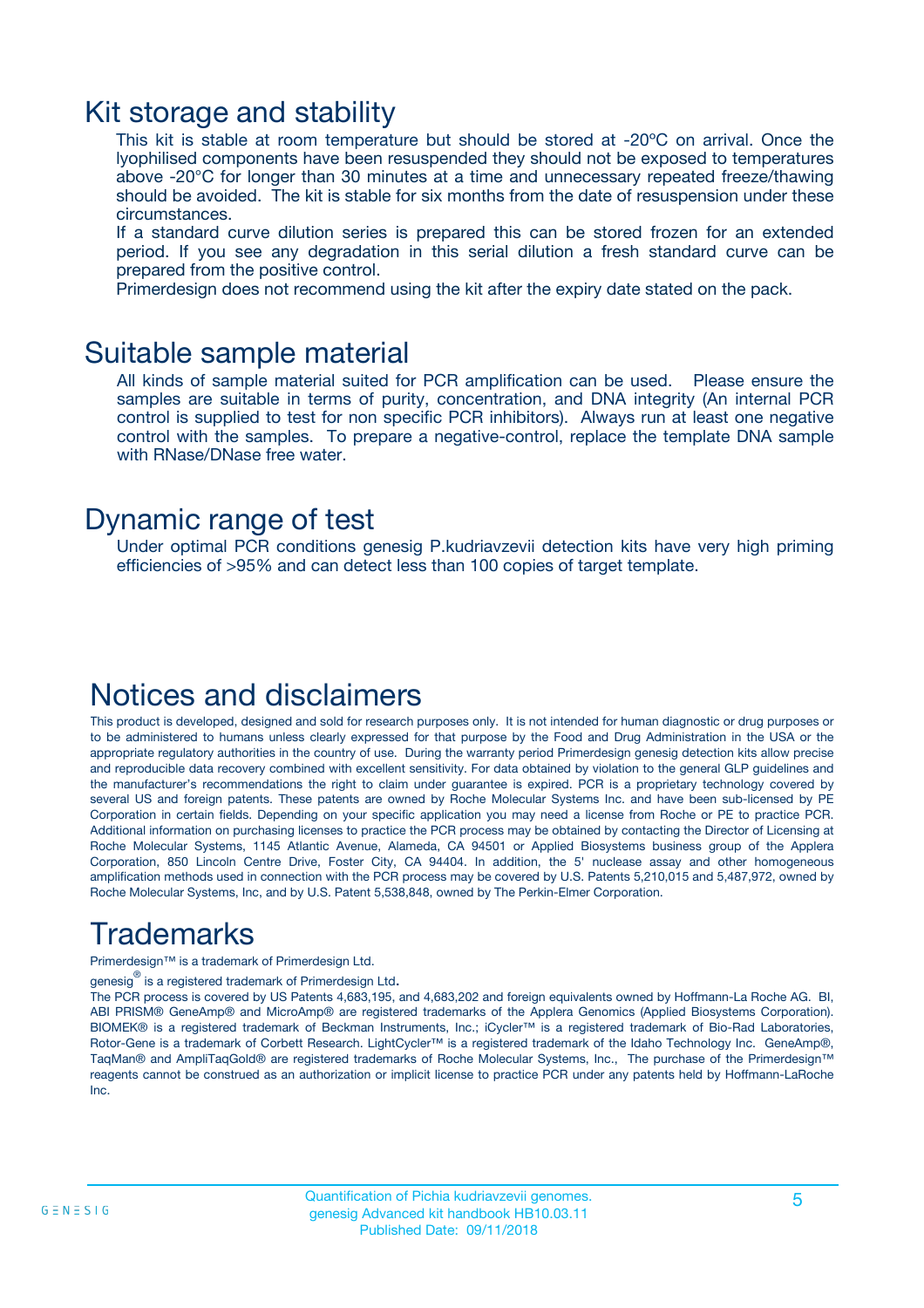### Principles of the test

#### **Real-time PCR**

A P.kudriavzevii specific primer and probe mix is provided and this can be detected through the FAM channel.

The primer and probe mix provided exploits the so-called TaqMan® principle. During PCR amplification, forward and reverse primers hybridize to the P.kudriavzevii DNA. A fluorogenic probe is included in the same reaction mixture which consists of a DNA probe labeled with a 5`-dye and a 3`-quencher. During PCR amplification, the probe is cleaved and the reporter dye and quencher are separated. The resulting increase in fluorescence can be detected on a range of qPCR platforms.

#### **Positive control**

For copy number determination and as a positive control for the PCR set up, the kit contains a positive control template. This can be used to generate a standard curve of P.kudriavzevii copy number / Cq value. Alternatively the positive control can be used at a single dilution where full quantitative analysis of the samples is not required. Each time the kit is used, at least one positive control reaction must be included in the run. A positive result indicates that the primers and probes for detecting the target P.kudriavzevii gene worked properly in that particular experimental scenario. If a negative result is obtained the test results are invalid and must be repeated. Care should be taken to ensure that the positive control does not contaminate any other kit component which would lead to false-positive results. This can be achieved by handling this component in a Post PCR environment. Care should also be taken to avoid cross-contamination of other samples when adding the positive control to the run. This can be avoided by sealing all other samples and negative controls before pipetting the positive control into the positive control well.

#### **Negative control**

To validate any positive findings a negative control reaction should be included every time the kit is used. For this reaction the RNase/DNase free water should be used instead of template. A negative result indicates that the reagents have not become contaminated while setting up the run.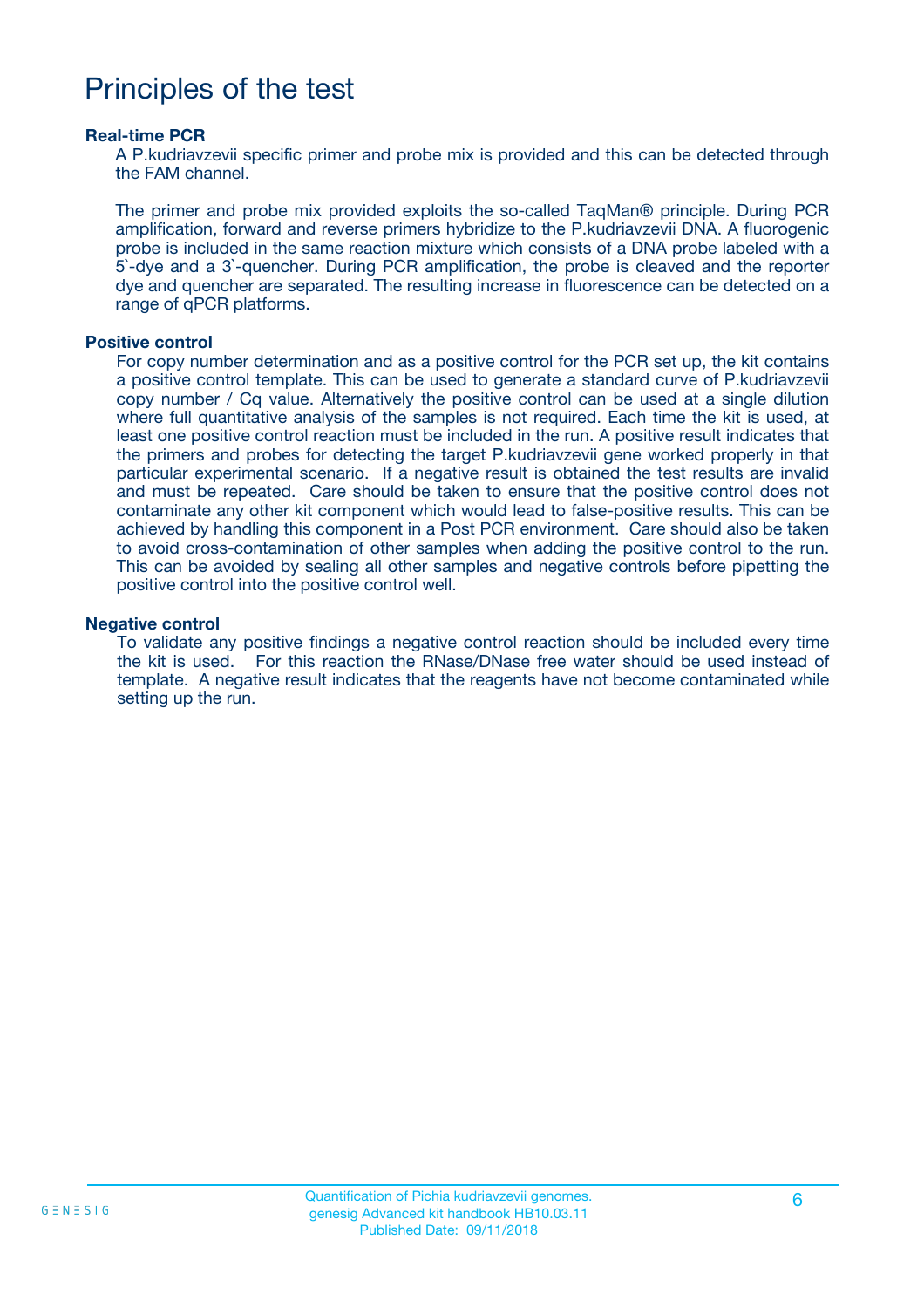#### **Internal DNA extraction control**

When performing DNA extraction, it is often advantageous to have an exogenous source of DNA template that is spiked into the lysis buffer. This control DNA is then co-purified with the sample DNA and can be detected as a positive control for the extraction process. Successful co-purification and qPCR for the control DNA also indicates that PCR inhibitors are not present at a high concentration.

A separate primer and probe mix are supplied with this kit to detect the exogenous DNA using qPCR. The primers are present at PCR limiting concentrations which allows multiplexing with the target sequence primers. Amplification of the control DNA does not interfere with detection of the P.kudriavzevii target DNA even when present at low copy number. The Internal control is detected through the VIC channel and gives a Cq value of 28+/-3.

#### **Endogenous control**

To confirm extraction of a valid biological template, a primer and probe mix is included to detect an endogenous gene. Detection of the endogenous control is through the FAM channel and it is NOT therefore possible to perform a multiplex with the P.kudriavzevii primers. A poor endogenous control signal may indicate that the sample did not contain sufficient biological material.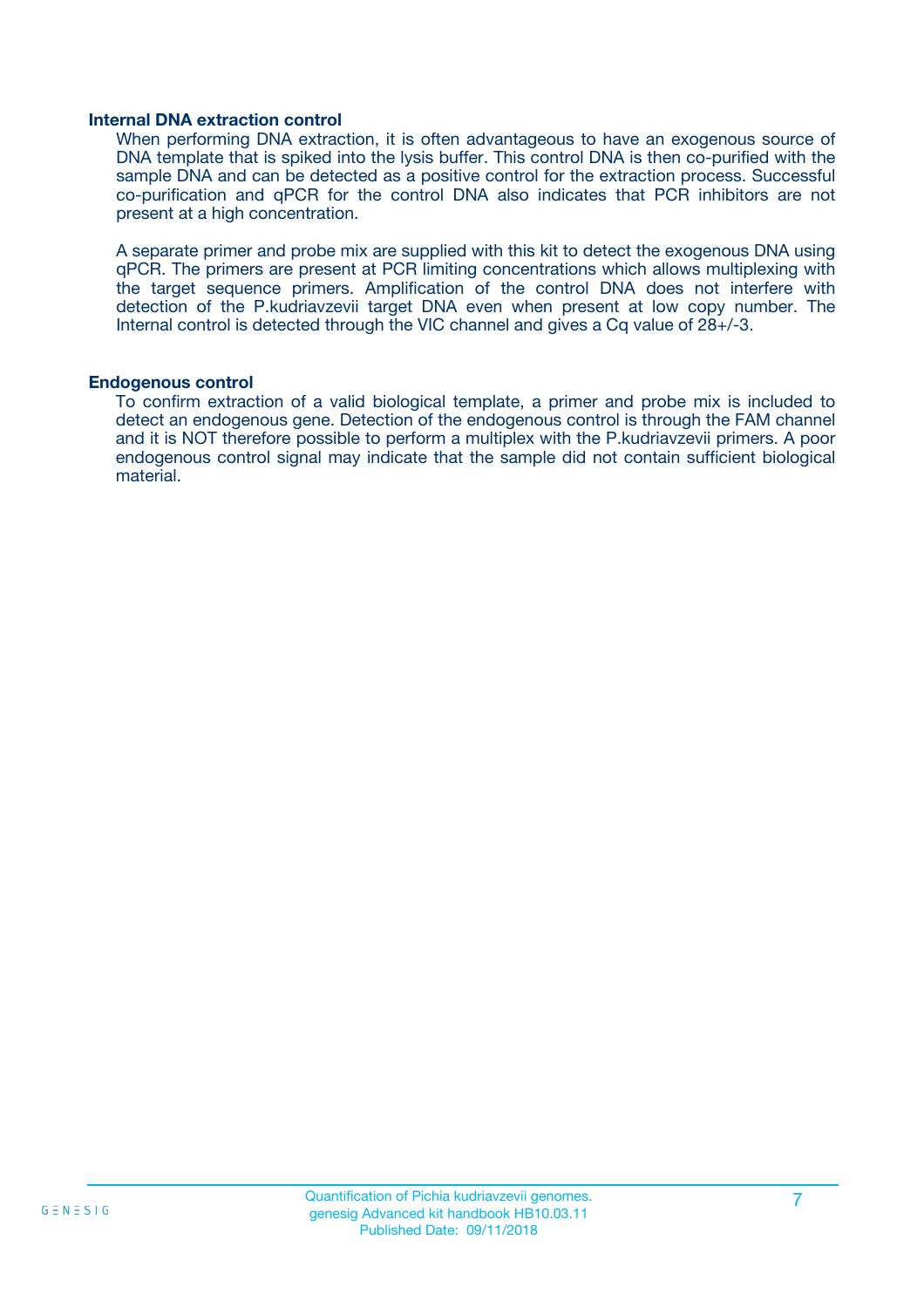### Resuspension protocol

To minimize the risk of contamination with foreign DNA, we recommend that all pipetting be performed in a PCR clean environment. Ideally this would be a designated PCR lab or PCR cabinet. Filter tips are recommended for all pipetting steps.

- **1. Pulse-spin each tube in a centrifuge before opening.** This will ensure lyophilised primer and probe mix is in the base of the tube and is not spilt upon opening the tube.
- **2. Resuspend the primer/probe mixes in the RNase/DNase free water supplied, according to the table below:**

To ensure complete resuspension, vortex each tube thoroughly.

| Component - resuspend in water                       |          |  |
|------------------------------------------------------|----------|--|
| <b>Pre-PCR pack</b>                                  |          |  |
| P.kudriavzevii primer/probe mix (BROWN)              | $165$ µl |  |
| Internal extraction control primer/probe mix (BROWN) | $165$ µl |  |
| Endogenous control primer/probe mix (BROWN)          | $165$ µl |  |

**3. Resuspend the internal control template and positive control template in the template preparation buffer supplied, according to the table below:** To ensure complete resuspension, vortex each tube thoroughly.

| Component - resuspend in template preparation buffer |  |  |  |
|------------------------------------------------------|--|--|--|
| <b>Pre-PCR heat-sealed foil</b>                      |  |  |  |
| Internal extraction control DNA (BLUE)               |  |  |  |
| <b>Post-PCR heat-sealed foil</b>                     |  |  |  |
| P.kudriavzevii Positive Control Template (RED) *     |  |  |  |

\* This component contains high copy number template and is a VERY significant contamination risk. It must be opened and handled in a separate laboratory environment, away from the other components.

### DNA extraction

The internal extraction control DNA can be added either to the DNA lysis/extraction buffer or to the DNA sample once it has been resuspended in lysis buffer.

**DO NOT add the internal extraction control DNA directly to the unprocessed biological sample as this will lead to degradation and a loss in signal.**

- **1. Add 4µl of the Internal extraction control DNA (BLUE) to each sample in DNA lysis/extraction buffer per sample.**
- **2. Complete DNA extraction according to the manufacturers protocols.**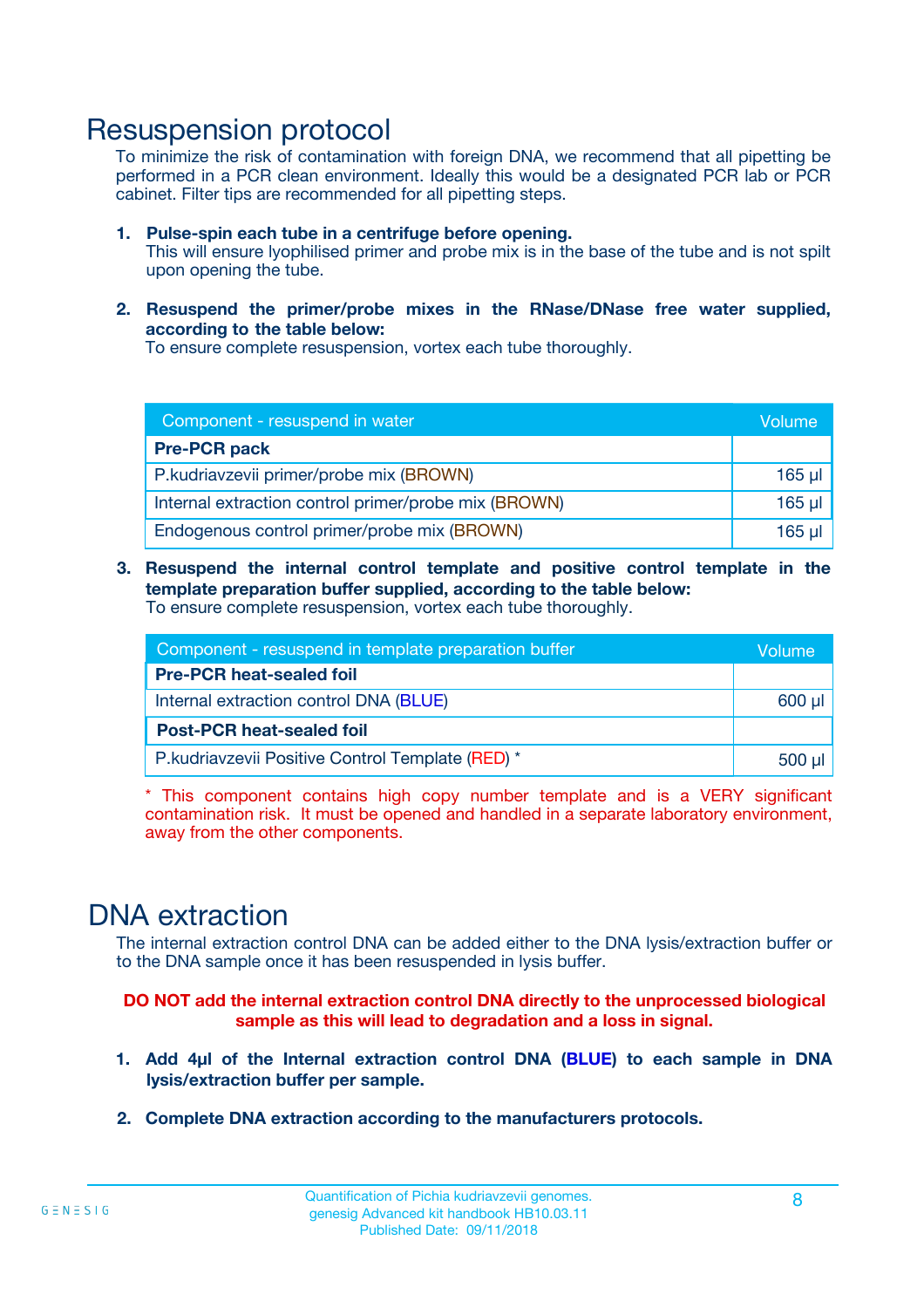## qPCR detection protocol

**1. For each DNA sample prepare a reaction mix according to the table below:** Include sufficient reactions for positive and negative controls.

| Component                                            | Volume   |
|------------------------------------------------------|----------|
| oasig or PrecisionPLUS 2X qPCR Master Mix            | $10 \mu$ |
| P.kudriavzevii primer/probe mix (BROWN)              | 1 µI     |
| Internal extraction control primer/probe mix (BROWN) | 1 µl     |
| <b>RNase/DNase free water (WHITE)</b>                | $3 \mu$  |
| <b>Final Volume</b>                                  | 15 µl    |

**2. For each DNA sample prepare an endogenous control reaction according to the table below (Optional):**

**This control reaction will provide useful information regarding the quality of the biological sample.**

| Component                                   | Volume   |
|---------------------------------------------|----------|
| oasig or PrecisionPLUS 2X qPCR Master Mix   | $10 \mu$ |
| Endogenous control primer/probe mix (BROWN) | 1 µI     |
| <b>RNase/DNase free water (WHITE)</b>       | $4 \mu$  |
| <b>Final Volume</b>                         | 15 µl    |

- **3. Pipette 15µl of each mix into individual wells according to your qPCR experimental plate set up.**
- **4. Prepare sample DNA templates for each of your samples.**
- **5. Pipette 5µl of DNA template into each well, according to your experimental plate set up.**

For negative control wells use 5µl of RNase/DNase free water. The final volume in each well is 20ul.

**6. If a standard curve is included for quantitative analysis, prepare a reaction mix according to the table below:**

| Component                                 | Volume  |
|-------------------------------------------|---------|
| oasig or PrecisionPLUS 2X qPCR Master Mix | 10 µl   |
| P.kudriavzevii primer/probe mix (BROWN)   | 1 µI    |
| <b>RNase/DNase free water (WHITE)</b>     | $4 \mu$ |
| <b>Final Volume</b>                       | 15 µl   |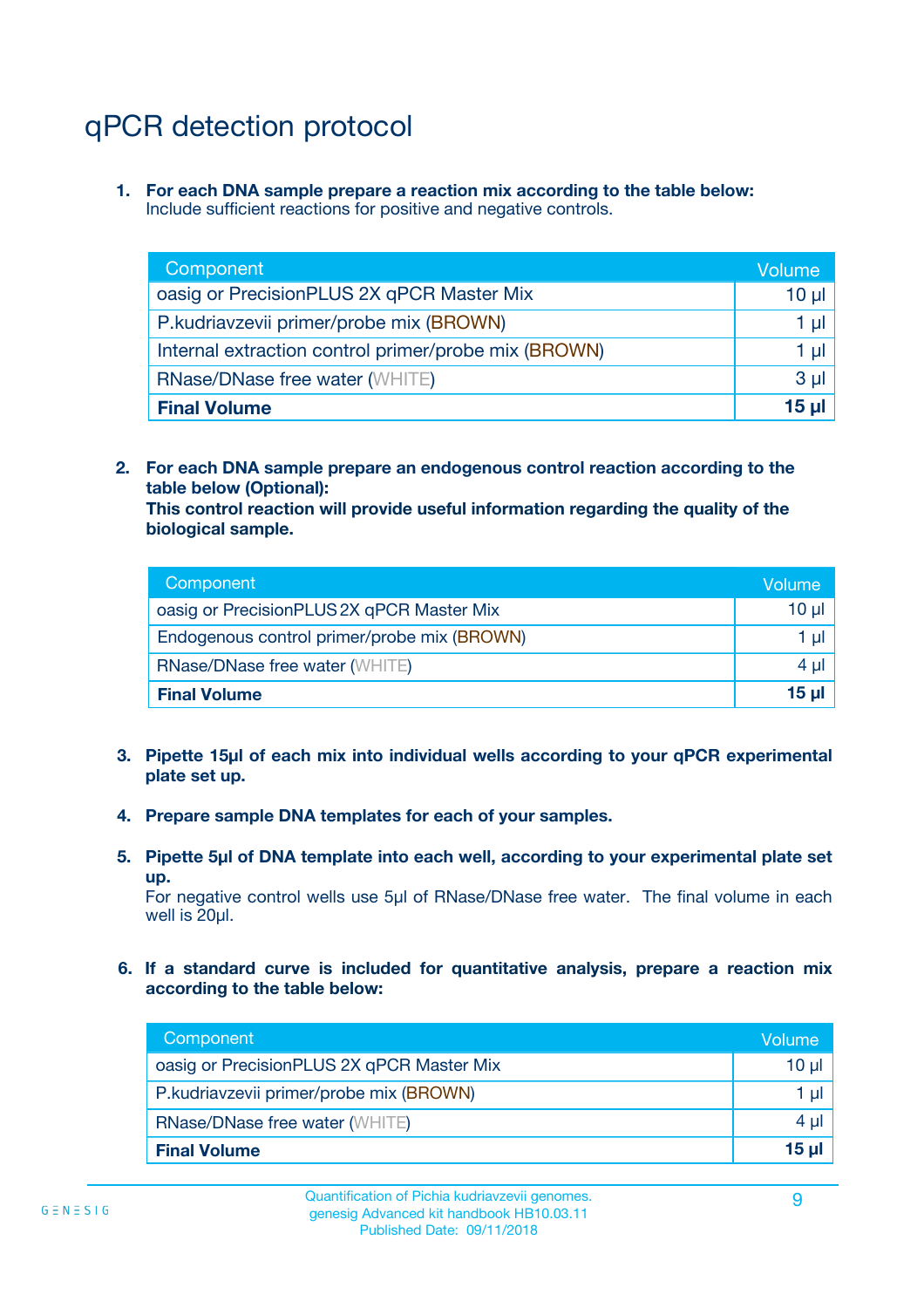#### **7. Preparation of standard curve dilution series.**

- 1) Pipette 90µl of template preparation buffer into 5 tubes and label 2-6
- 2) Pipette 10µl of Positive Control Template (RED) into tube 2
- 3) Vortex thoroughly
- 4) Change pipette tip and pipette 10µl from tube 2 into tube 3
- 5) Vortex thoroughly

Repeat steps 4 and 5 to complete the dilution series

| <b>Standard Curve</b>         | <b>Copy Number</b>     |
|-------------------------------|------------------------|
| Tube 1 Positive control (RED) | $2 \times 10^5$ per µl |
| Tube 2                        | $2 \times 10^4$ per µl |
| Tube 3                        | $2 \times 10^3$ per µl |
| Tube 4                        | $2 \times 10^2$ per µl |
| Tube 5                        | 20 per µl              |
| Tube 6                        | 2 per µl               |

**8. Pipette 5µl of standard template into each well for the standard curve according to your experimental plate set up.**

#### The final volume in each well is 20µl.

## qPCR amplification protocol

Amplification conditions using oasig or PrecisionPLUS 2X qPCR Master Mix.

|             | <b>Step</b>       | <b>Time</b>     | Temp    |
|-------------|-------------------|-----------------|---------|
|             | Enzyme activation | 2 min           | 95 °C   |
| Cycling x50 | Denaturation      | 10 <sub>s</sub> | 95 $°C$ |
|             | DATA COLLECTION * | 60 s            | 60 °C   |

\* Fluorogenic data should be collected during this step through the FAM and VIC channels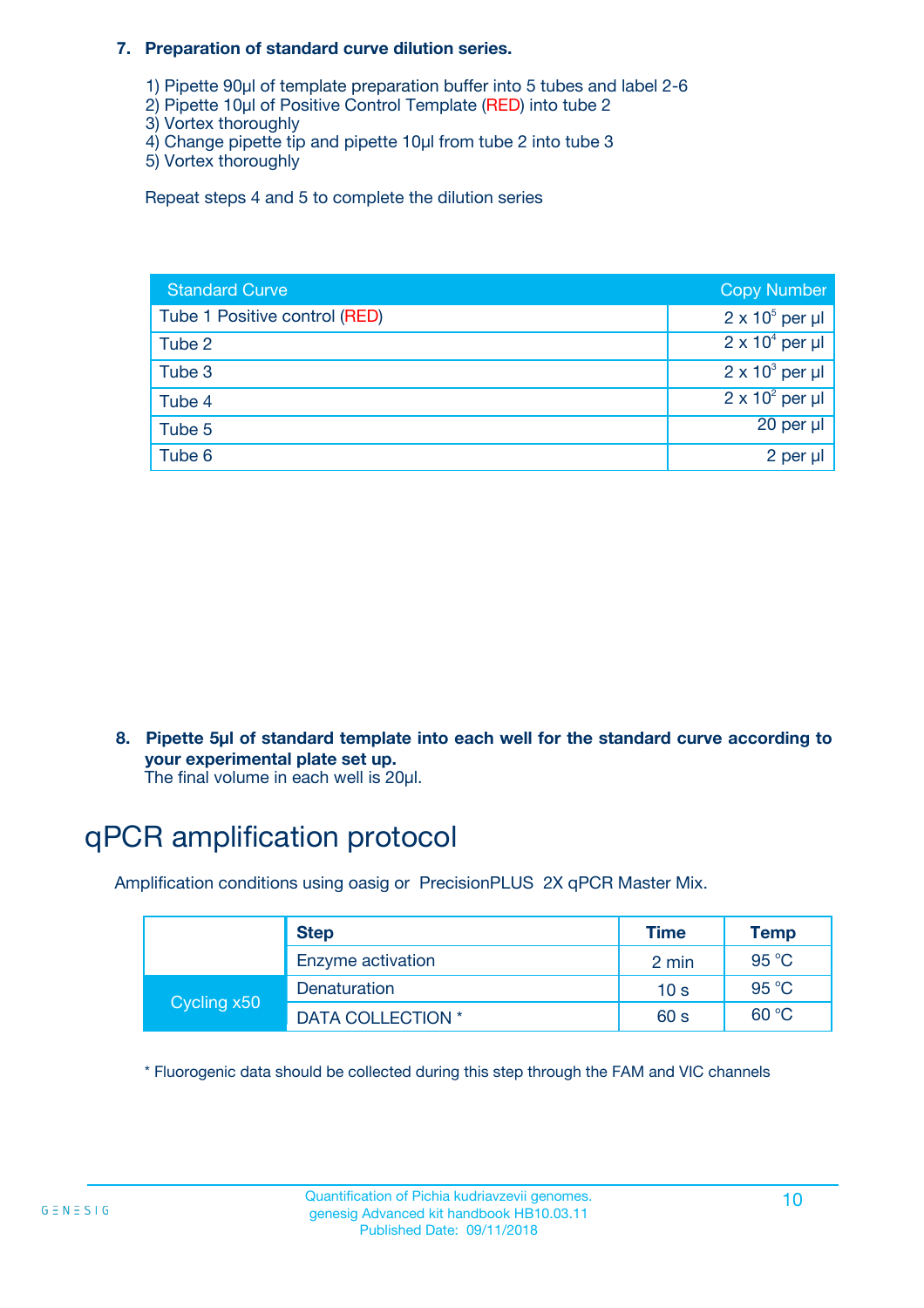# Interpretation of results

| <b>Target</b><br>(FAM) | <b>Internal</b><br>control<br>(NIC) | <b>Positive</b><br>control | <b>Negative</b><br>control | Interpretation                                                                                                  |
|------------------------|-------------------------------------|----------------------------|----------------------------|-----------------------------------------------------------------------------------------------------------------|
| $\leq 30$              | $+ 1 -$                             | ÷                          |                            | <b>POSITIVE QUANTITATIVE RESULT</b><br>calculate copy number                                                    |
| > 30                   | ٠                                   | ÷                          |                            | <b>POSITIVE QUANTITATIVE RESULT</b><br>calculate copy number                                                    |
| > 30                   |                                     | ÷                          |                            | <b>POSITIVE QUALITATIVE RESULT</b><br>do not report copy number as this<br>may be due to poor sample extraction |
|                        | ÷                                   | ÷                          |                            | <b>NEGATIVE RESULT</b>                                                                                          |
| $+ 1 -$                | $+ 1 -$                             | ÷                          | $\leq$ 35                  | <b>EXPERIMENT FAILED</b><br>due to test contamination                                                           |
| $+$ / -                | $+ 1 -$                             | ÷                          | > 35                       | $\star$                                                                                                         |
|                        |                                     | ÷                          |                            | <b>SAMPLE PREPARATION FAILED</b>                                                                                |
|                        |                                     |                            | $+$ /                      | <b>EXPERIMENT FAILED</b>                                                                                        |

Positive control template (**RED**) is expected to amplify between Cq 16 and 23. Failure to satisfy this quality control criterion is a strong indication that the experiment has been compromised.

\*Where the test sample is positive and the negative control is positive with a  $Ca > 35$ , the sample must be reinterpreted based on the relative signal strength of the two results:



If the sample amplifies  $> 5$  Cq earlier than the negative control then the sample should be reinterpreted (via the table above) with the negative control verified as negative.



If the sample amplifies  $< 5$  Cq earlier than the negative control then the positive sample result is invalidated and<br>the result should be determined  $the$  result should be inconclusive due to test contamination. The test for this sample should be repeated.